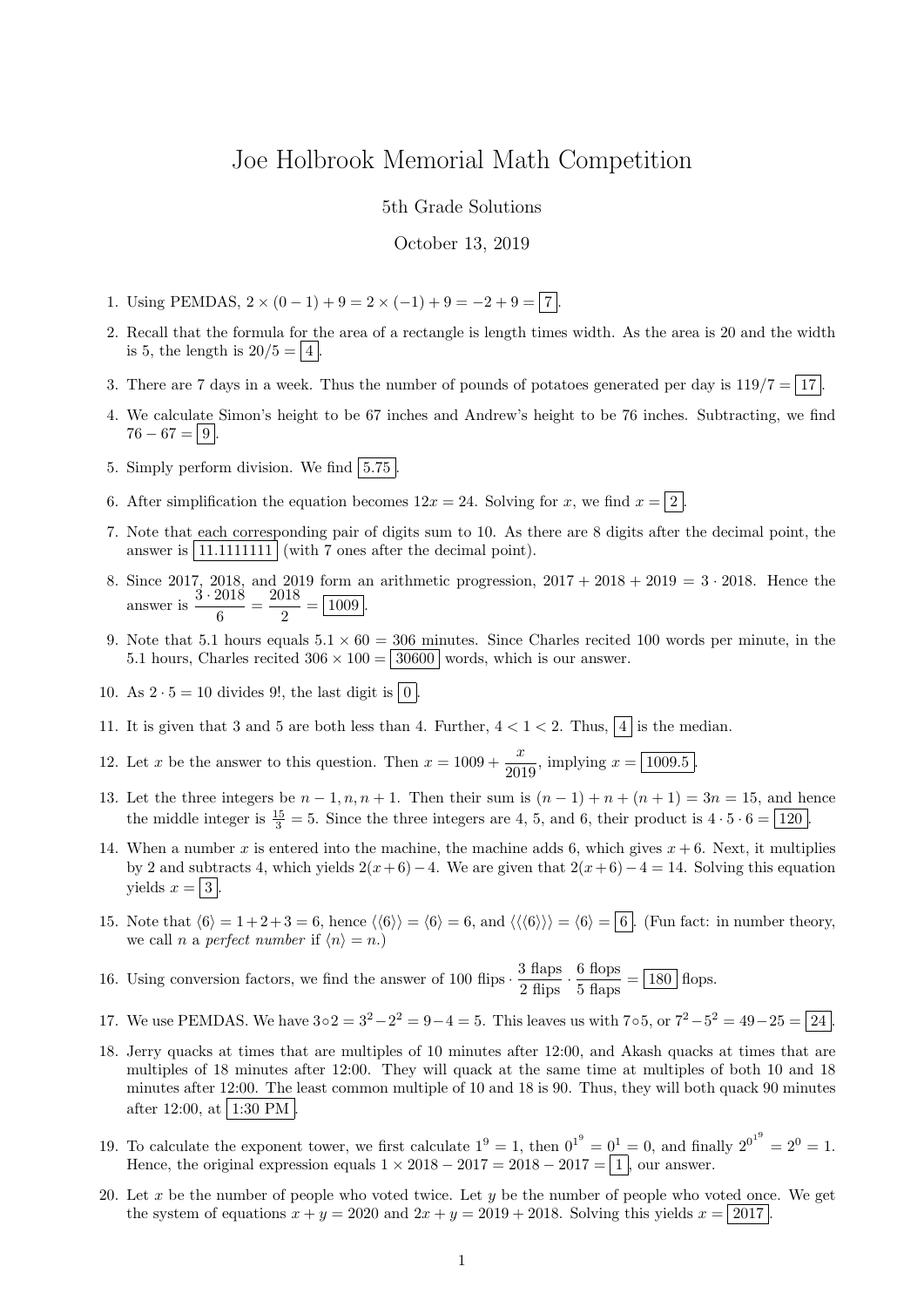- 21. Since x must be real,  $k \geq 0$ . Since x must be an integer, k must be a square. There are  $\boxed{10}$  squares from 0 to 99 inclusive.
- 22. Isolating the sum  $a^4 + b^4$ , we find  $a^4 + b^4 = 97$ . Clearly, a and b must be less than 4. Testing  $a = 3$ , we find  $b^4 = 97-3^4 = 16 \implies b = 2$ . By symmetry the pair  $(a, b) = (2, 3)$  satisfies the equation. Either way, the answer is  $a + b = \boxed{5}$ .
- 23. Given  $2^x = 25$ , we raise both sides of the equation to the  $\frac{1}{2}$  power, yielding  $2^{\frac{x}{2}} = 5$ . If we want  $2^{\frac{x}{2}+3}$ , then we should multiply both sides of the equation by  $2^3 = 8$ . Thus,  $2^{\frac{x}{2}+3} = 5 \cdot 8 = \boxed{40}$ .
- 24. Method 1: The sum of the coefficients of a polynomial  $P(x)$  is simply  $P(1)$ . To see this, note that if  $P(x) = a_n x^n + a_{n-1} x^{n-1} + \ldots + a_1 x + a_0$ , then

$$
P(1) = a_n 1^n + a_{n-1} 1^{n-1} + \dots + a_1 1 + a_0
$$
  
=  $a_n + a_{n-1} + \dots + a_1 + a_0$ ,

precisely the sum of the coefficients of  $P(x)$ . Hence, the answer is  $(2 \cdot 1 + 1)^3 = 3^3 = 27$ . Method 2: Expanding the given polynomial, we find

$$
(2x+1)3 = (2x+1)2(2x+1) = (4x2 + 4x + 1)(2x + 1)
$$

$$
= 8x3 + 12x2 + 6x + 1.
$$

Thus the sum of the coefficients is  $8 + 12 + 6 + 1 = 27$ , as above.

- 25. The product is divisible by  $2 \cdot 5 = 10$ , so the remainder is either 0 or 10. The remainder can't be 0, as the product is only divisible by one power of 2. Hence our answer is  $|10|$ .
- 26. Let c denote the number of chickens on the farm, and let  $p$  denote the number of pigs on the farm. Since there are 21 heads total, including Eric's,  $c + p + 1 = 21$ . Also, since there are 52 feet total, including both of Eric's,  $2c + 4p + 2 = 52$ . Solving this system, we find the answer of  $c = \boxed{15}$  chickens.
- 27. The first two sentences are enough to solve the problem. The difference between two prime numbers can only be odd if the smaller number is 2. Thus Eric was  $|2|$  years old and Charles was 17.
- 28. Note that a can be negative. Hence, we take a to be the most negative it can be, so long b remains even. The least possible value of b is 2, which corresponds to the most negative value of  $a = -128$ , yielding a sum of  $-128 + 2 = |-126|$
- 29. Recall that if a number is divisible by 9, the sum of digits of the number must be divisible by 9. As 9 divides x, 9 must divide  $2+5+9+1+A+0+B=17+A+B$ , implying that  $A+B$  leaves a remainder of 1 when divided by 9. Similarly, as 9 divides y, 9 must divide  $1+0+2+4+2+A+B+C = 9+A+B+C$ , implying that  $A + B + C$  leaves a remainder of 0 when divided by 9. It follows that C must leave a remainder of 8 when divided by 9. As C is a digit between 0 and 9, C must equal  $8$ , our answer.
- 30. Note that  $|x-y| = \sqrt{(x-y)^2}$ . Hence, to find  $|x-y|$ , it suffices to compute  $(x-y)^2$ . To finish, note that

$$
(x - y)^2 = x^2 - 2xy + y^2
$$
  
= x<sup>2</sup> + 2xy + y<sup>2</sup> - 4xy  
= (x + y)<sup>2</sup> - 4xy  
= 37 - 3 \cdot 4  
= 25,

thus  $|x-y| = 5$ 

31. Let S, A, and H denote the number of students in the Science, Arts, and Humanities departments, respectively. Note that 4 must divide  $S$ , 3 must divide  $A$ , and 2 must divide  $H$ . Thus, the least possible values for S, A, and H are 4, 3, and 2, respectively. The given condition states that  $\frac{S}{4} + \frac{A}{3}$  $\frac{A}{3}+\frac{H}{2}$  $\frac{1}{2}$  =  $S + A + H$  $\frac{1+1}{3}$ . By inspection, the triple  $(S, A, H) = (4, 3, 2)$  satisfies this condition, and hence the smallest possible number of students at Barry's College of Academics is  $4 + 3 + 2 = |9|$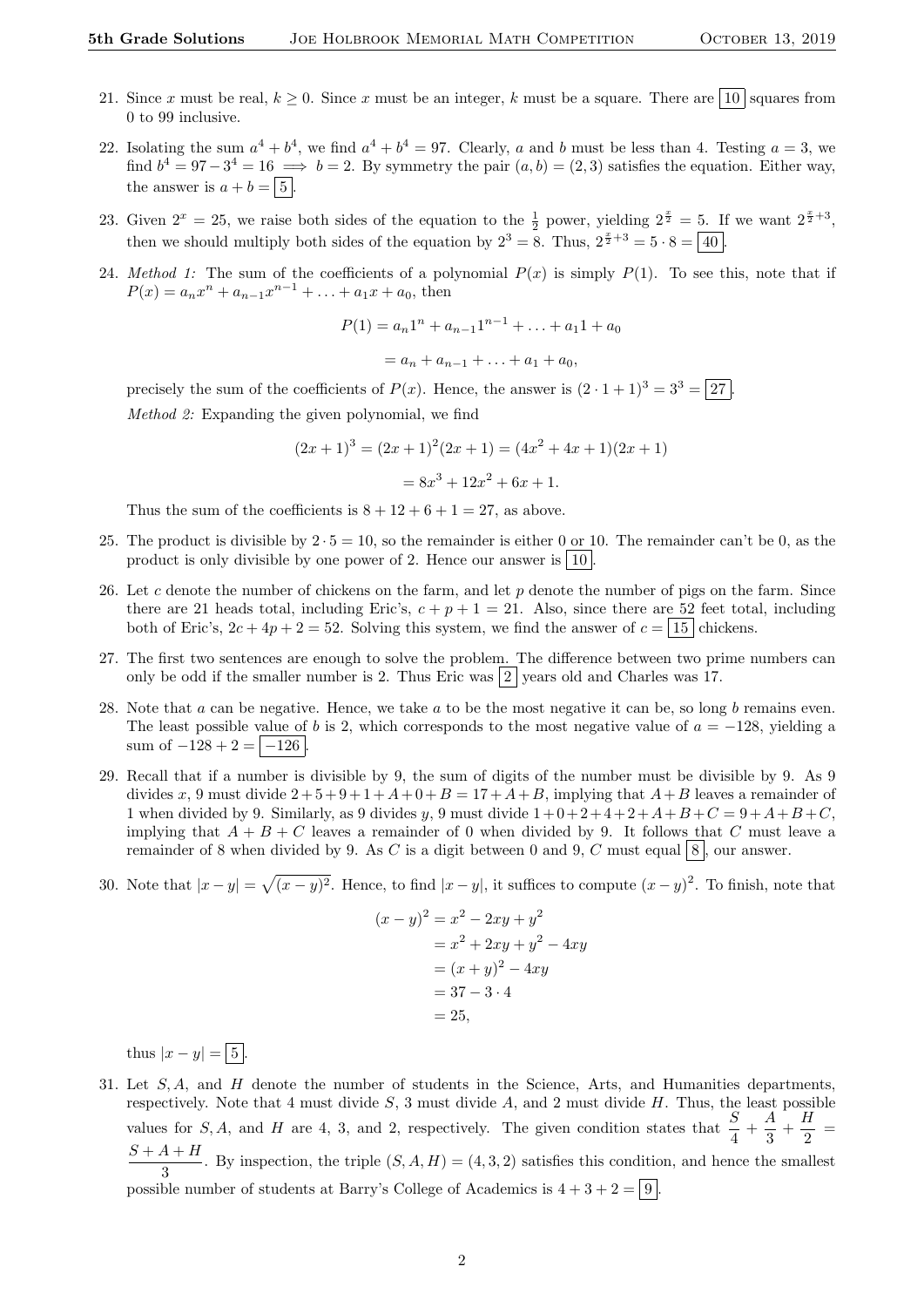- 32. Since there are four seats around the table, Simon must sit across from Doug. Since Doug must sit next to Sumner, Sumner must either sit to the right or left of Doug. If Sumner sits to the right of Doug, then Andy must sit to the left of Doug, and similarly, if Sumner sits to the left of Doug, then Andy must sit to the right of Doug. These two cases are rotationally distinct, and hence there are  $\frac{2}{3}$  ways to seat the four people.
- 33. Note that  $V_1 = (0,0)$  and  $V_2 = (0,4)$ . To find the intersection points  $A, B$ , we solve  $x^2 = 4 x^2 \implies$ Note that  $v_1 = (0,0)$  and  $v_2 = (0,4)$ . To find the intersection points A, B, we solve  $x = 4 - x \implies x^2 = 2 \implies x = \pm \sqrt{2}$ . Then the intersections are  $(-\sqrt{2}, 2)$  and  $(\sqrt{2}, 2)$ . Thus, A, B are  $(\sqrt{2}, 2)$  and  $(-\sqrt{2}, 2)$  in some order. Since these points form a rhombus by symmetry, we can simply find the length  $(-\sqrt{2}, 2)$  in some order. Since these points form a rhomous by symmetry, we can simply find the length of one of the sides and multiply by 4. As the distance between  $(\sqrt{2}, 2)$  and  $(0, 0)$  is  $\sqrt{2+4} = \sqrt{6}$ , the answer is  $\boxed{4\sqrt{6}}$ .
- 34. Let the isosceles triangle have sides a, a and b. As the perimeter is 60,  $2a + b = 60$ . Further, the triangle inequality implies  $2a > b$ . Hence,  $60 = 2a + b > 2b \implies b < 30$ . As  $b = 60 - 2a$  must be even, b can be any even integer between 2 and 28, inclusive. Each of these 14 values of b yields a non-degenerate isosceles triangle, and hence, our answer is  $|14|$ .
- 35. We have  $A = 3 + \frac{1}{4}$  $\frac{1}{A}$ , hence  $A^2 - 3A - 1 = 0$ . Solving gives us  $A = \frac{3 \pm \sqrt{3}}{2}$ √ 13  $\frac{\sqrt{13}}{2}$ . Since  $\sqrt{13} > 3$ , we must choose the positive solution, implying  $A = \frac{3 + \sqrt{13}}{2}$  $\frac{1}{2}$ . Similarly,  $B =$ √  $\overline{3+B}$ , hence  $B^2 - B - 3 = 0$  and  $1 + \sqrt{13}$

$$
B = \frac{1 + \sqrt{10}}{2}
$$
. Thus,  $A - B = \boxed{1}$ .

- 36. Notice that each of the coefficients of the polynomial, as well as the right hand side, are divisible by 10001. Dividing the equation by 10001, we are left with  $2x^3 + x + 9 = 2019$ . We recognize that using base 10 expansion,  $2019 = 2 \cdot 10^3 + 1 \cdot 10 + 9$ , and hence our answer is  $x = |10|$ .
- 37. By the Pythagorean Theorem on  $\triangle ABC$ ,  $AC = \sqrt{3^2 + 4^2} = 5$ . By the Pythagorean Theorem on  $\triangle CDA$ ,  $DA = \sqrt{5^2 - 1^2} = 2\sqrt{6}$ . Since  $\triangle ABC$  and  $\triangle CDA$  are right triangles, their areas are  $\frac{AB \cdot BC}{2} = 6$  and  $CD \cdot DA$  $\frac{2\pi}{2}$ √ 6, respectively. Since the area of ABCD equals the sum of the areas of  $\triangle ABC$  and  $\triangle CDA$ , our answer is  $\boxed{6 + \sqrt{6}}$ .
- 38. Notice that if the sum of the digits of a number is 9, then it must be divisible by 9 by the divisibility rule for 9. Therefore, Susanian integers have the property that they are divisible by 9 and 15. This is equivalent to being divisible by their least common multiple which is 45. However, it is important to realize that not all numbers that are divisible by 9 have sum of digits 9 - it could have a sum of digits that is a multiple of 9. Therefore, we test all multiples of 45 less than 500 to see if they have sum of digit 9. These multiples are  $45, 90, 135, 180, 225, 270, 315, 360, 405, 450, 495$ . Notice that  $\boxed{10}$  of these are Susanian but 495 has sum of digit 18 and is not.
- 39. Note that for all  $k \geq 0$ ,  $2^{2k}$  leaves a remainder of 1 when divided by 3, while  $2^{2k+1}$  leaves a remainder of 2 when divided by 3. Thus,  $\left| \frac{2^{2k}}{2} \right|$ 3  $=\frac{2^{2k}-1}{2}$  $\frac{(-1)}{3}$  and  $\frac{2^{2k+1}}{3}$ 3  $=\frac{2^{2k+1}-2}{2}$  $\frac{1-2}{3}$ , implying that  $\left|\frac{2^{2k}}{3}\right|$ 3  $\left|+\right| \frac{2^{2k+1}}{2}$ 3  $\vert$  =  $2^{2k}+2^{2k+1}$  $\frac{2^{2k+1}}{3} - 1$  for all  $k \ge 0$ . Since the desired sum equals the sum of  $\frac{2^{2k}}{3}$ 3  $\left|+\right| \frac{2^{2k+1}}{2}$ 3  $\left| \begin{array}{c} \text{for } 0 \leq k \leq 5, \end{array} \right|$ it follows that the desired sum equals

$$
\left(\frac{2^0 + 2^1}{3} - 1\right) + \left(\frac{2^2 + 2^3}{3} - 1\right) + \dots + \left(\frac{2^{10} + 2^{11}}{3} - 1\right)
$$

$$
= \frac{2^0 + 2^1 + \dots + 2^{11}}{3} - 6 = \frac{2^{12} - 1}{3} - 6 = \boxed{1359}.
$$

40. The area of the parallelogram with vertices  $(0,0), (x,1), (1,x),$  and  $(x+1,x+1)$  is  $x^2-1$ . Thus,

$$
\frac{1}{f(x)} = \frac{1}{x^2 - 1} = \frac{1}{2} \left( \frac{1}{x - 1} - \frac{1}{x + 1} \right).
$$

Thus, the desired infinite sum equals

$$
\frac{1}{2}\left(\left(\frac{1}{1}-\frac{1}{3}\right)+\left(\frac{1}{2}-\frac{1}{4}\right)+\left(\frac{1}{3}-\frac{1}{5}\right)+\ldots\right).
$$